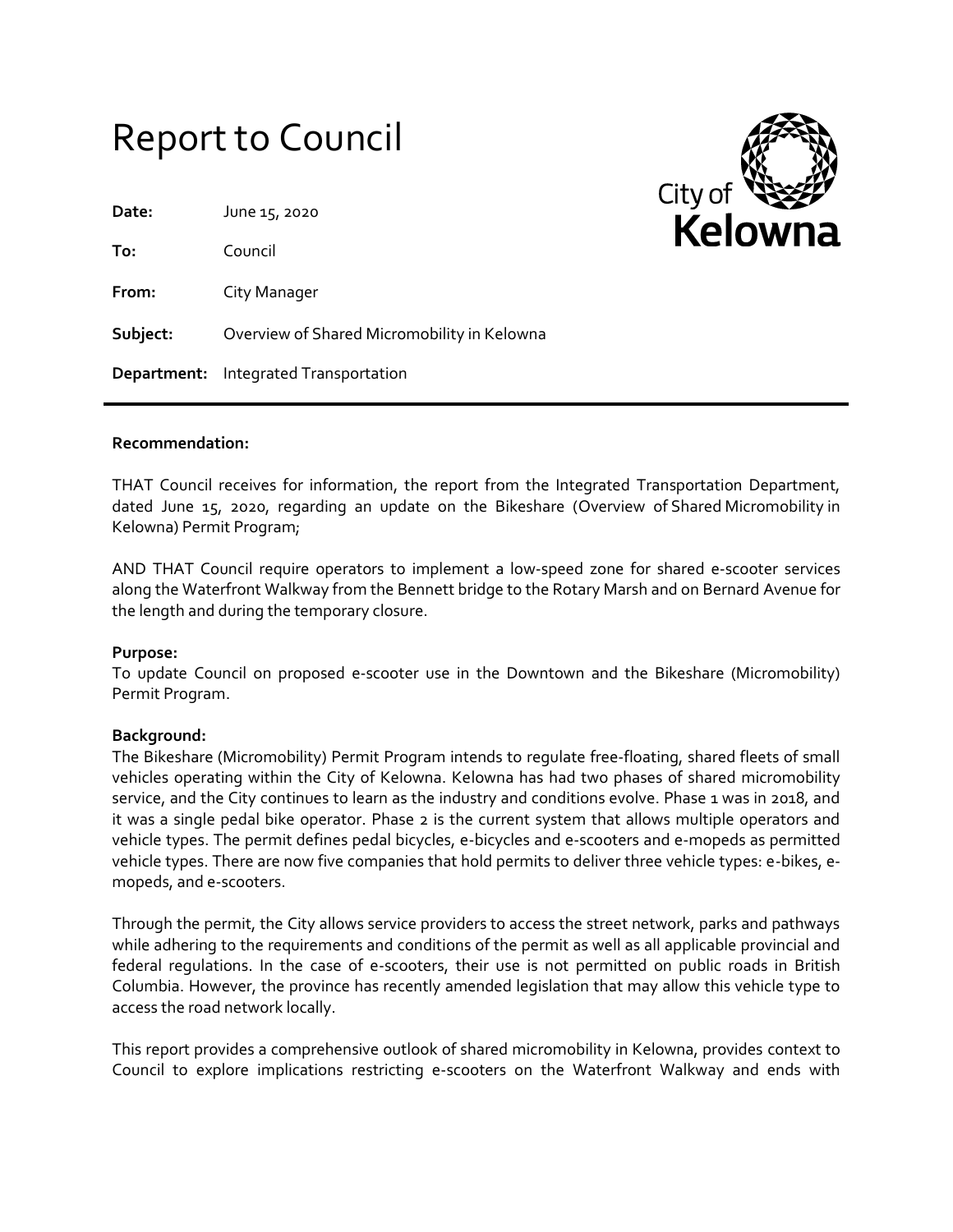recommendations for Council as the City moves into the third year of shared micromobility service provision.

## **Discussion:**

## **Implications of Restricting E-scooters on the Waterfront Walkway**

In May 2019 council created a temporary exemption where electric bikes and electric scooters are allowed on three different facilities including the Waterfront Walkway, Angel Way, and the Okanagan Rail Trail.

Through council deliberation in November 2019, Staff was asked to "report back on the implications on amending the Parks Bylaw to restrict e-scooters on the waterfront pathways from the City Park Pedestrian Tunnel to the Rotary Marshes." To make sure the spirit of this recommendation adapts to evolving needs, Staff have also added the section of Bernard Ave closed temporarily to vehicular traffic to this analysis as a similar potential for conflicts may exist with the pedestrianization of this corridor. This section of the report will focus on:

- Pedestrian safety,
- The Waterfront Walkway's role in the bike network,
- Our approach to regulating new vehicle types,
- An exploration of geofencing which would govern any changes and
- Recommendations for council consideration.

## *Pedestrian Safety*

Safety is a complex challenge as there are factual and experiential safety concerns, and both are important. Available studies and data show that e-scooters are as safe as pedal bikes.

## *Pedestrian Safety Related to Shared E-scooters*

The OECD's International Transportation Forum released a report in early 2020 entitled "Safe





l

Micromobility." <sup>1</sup> This document offers a unique broad examination of "the traffic safety of pedal cycles, electrically assisted cycles and electrically powered personal mobility devices such as e-scooters, whether owned or shared, in an urban context."

This report found that e-scooters as a travel mode are just as safe as cycling. It goes further to say, "a road fatality is not significantly more likely when using a shared standing e-scooter rather than a bicycle"<sup>1</sup>, and that, "the risk of an emergency department visit for an e-scooter rider is similar to that for cyclists."

The study describes e-scooter collisions with pedestrians as "rare" going further to say "non-riders, mainly pedestrians, represent between 1% and 14% of standing e-scooter related injuries, averaging 4% across all studies." This report highlight that this is similar

<sup>1</sup> Santacreu, Alexandre. "Safe Micromobility." *International Transport Forum*, International Transport Forum OECD, 17 Feb. 2020, www.itf-oecd.org/sites/default/files/docs/safe-micromobility\_1.pdf.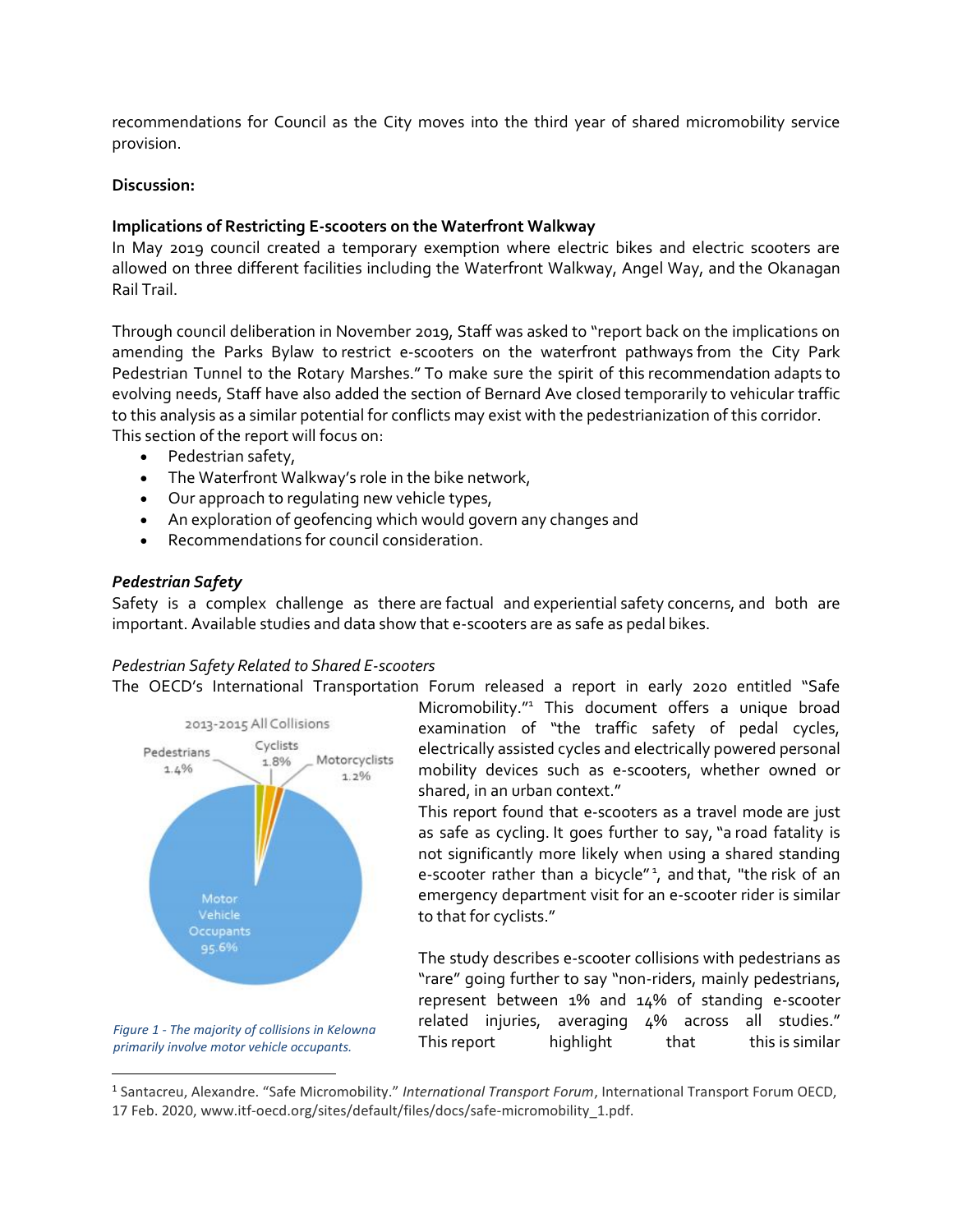to collisions between people biking and walking, which "are also rare, especially when compared to injuries sustained by pedestrians from collisions with motor vehicles. Adjusting for fleet size, a car is nearly 50 times more likely to be linked with a serious pedestrian injury."



*are attributed to people walking and biking. These* 

*Injuries Related to Shared E-scooter Use in Kelowna*

Since the creation of the Bikeshare (Micromobility) Permit Program, no injuries related to shared e-scooters have been recorded. This includes injuries reported by shared escooter operators, local RCMP, Interior Health, the City's Bylaw services team and directly to staff via service request. It's important to note that some public agencies did not have a clear way to flag or don't explicitly track e-scooter injuries compared to other injuries on other small vehicles. Shared e-scooter operators that hold a permit with the City are obligated to highlight incidents of property damage, collisions or injuries to the City.

## *Pedestrian Safety in Kelowna <sup>2</sup>*

An average of 46 pedestrian collisions are reported in Kelowna every year. This trend of pedestrian safety being heavily linked to motor vehicle collisions is present both globally and in Kelowna, where, according to ICBC collision data from 2007-2017, 99 per *Figure 2 – The majority of injuries on our road network injuries come from just 3.2 per cent of all collisions (See* 

cent of pedestrian collisions involving a person walking were with an automobile. Most pedestrian collisions result in injury, and there is an average of three fatal pedestrian collisions a year. People walking are more vulnerable than other travelers and are more likely to suffer injury or death in a crash compared to motor vehicle occupants. Between 2013 and 2015, people walking were involved in only 1.4 per cent of all crashes but represented 42.9 per cent of all fatalities (see Figures 1 and 2). To put this in context, the City of Kelowna's rate of 32.7 pedestrian collisions per 100,000 people is similar to comparable cities in British Columbia. Figure 1).<br>**Cent of** 

## *Waterfront Walkway's role in the Bicycle Network*

It is difficult to understand the implications of removing shared e-scooters from one of the only corridors they have been permitted to operate. To understand more fully, Staff chose to look at the type of trips made in other jurisdictions where e-scooters can be used like bicycles. In general, shared e-scooter trips have similar patterns to bikeshare trips. The main differences are that shared e-scooter journeys tend to be on average slightly longer. Similarities to bikeshare trips include similar operating speed, weight and operating envelope, propensity to seek out bicycle facilities, as well as having a similar profile of use over the day.

The Waterfront Walkway connects a variety of the most heavily used portions of our bike network while also being a popular destination. A delicate balance on this corridor is needed not only for new vehicles that emerge but also for conflicts between users, which escalate with such heavy usage.

 $\overline{\phantom{a}}$ 

<sup>2</sup> Zardadi, Mohsen, et al. *City of Kelowna: Bike Network Analysis*. 2019.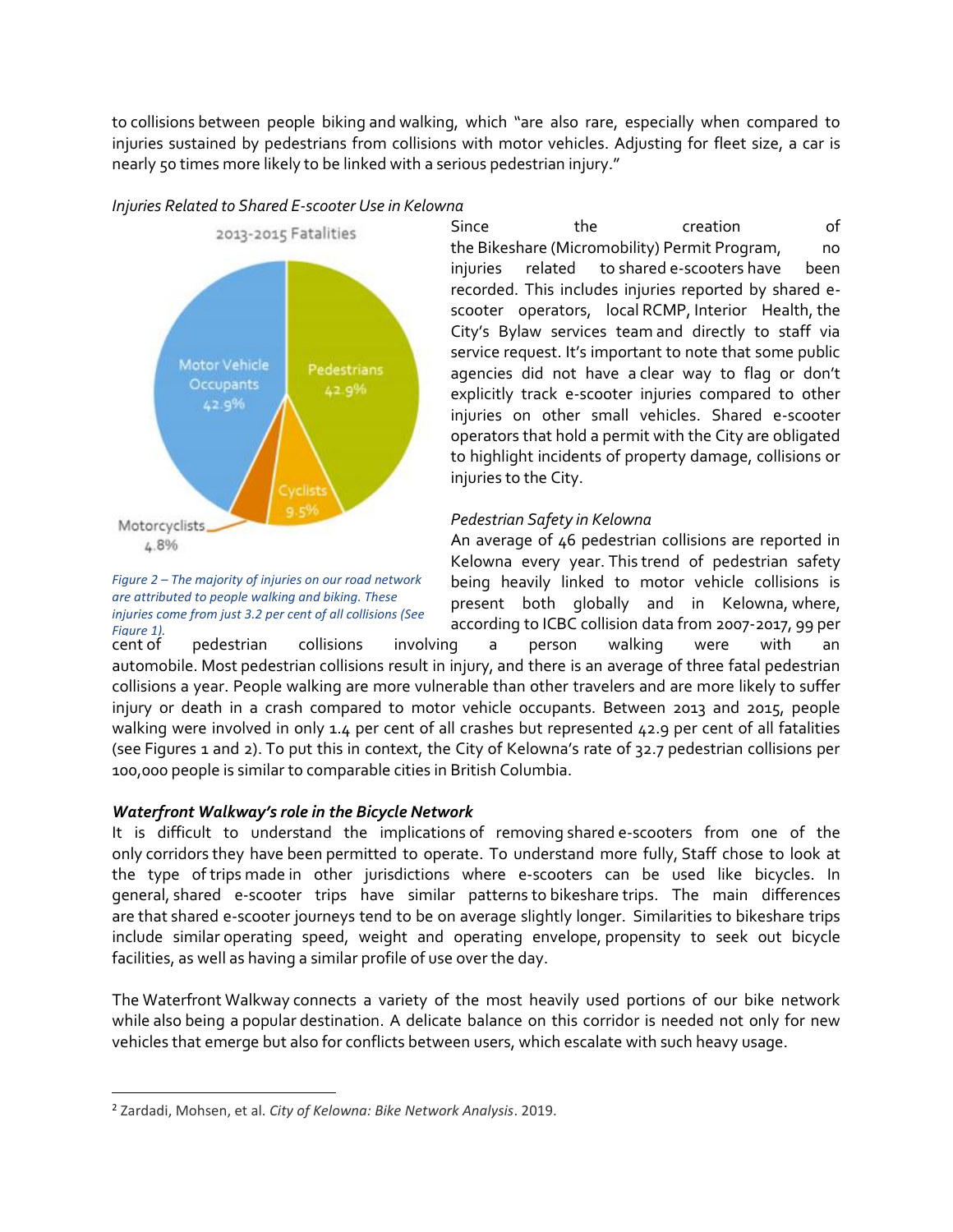

*Figure 3 – In 2019 the City worked with UBCO masters of Data Science project built a model of expected bike volumes for an average summer day from 2018 bikeshare data and existing automated bike counters Downtown.<sup>2</sup>*

Other than the Waterfront Walkway, no continuous bike connection exists northsouth through downtown Kelowna. As a result of this, and due to the safe connection across Highway 97 into City Park, this pathway is a critical piece of the active transportation network for those walking and rolling. It's important to note that traffic on the Waterfront Walkway is split evenly between bikes and pedestrians during the summer (May to September), further highlighting the importance of this corridor for people on bikes, and as a result the viability of shared micromobility services.

Kelowna is currently experiencing record-breaking increases in use across our bike network, including bike lanes and multi-use facilities. On the Waterfront Walkway, usage has increased 45-63 per cent for May yearover-year.

In 2018, Staff conducted a project with UBCO Masters of Data Science students to combine bikeshare data with data from our permanent bicycle and pedestrian counters. The outcome of

this project was a model of bike volumes on our transportation network through downtown for the average summer day. As you will see in the graphic provided, a significant number of bike trips utilize the Waterfront Walkway, and it acts as a spine for bikes, skateboards and e-scooters just as Harvey acts as a spine for motor vehicles. Removing the ability to use a network's backbone fundamentally lowers the utility of the network and any travel mode that accesses it.

#### *Kelowna's Approach to New Vehicles <sup>3</sup>*

 $\overline{\phantom{a}}$ 

In the future, there will be more vehicles that break the traditional user types of bicycle, pedestrian, transit and automobile. The City can more closely regulate shared vehicles. However, Staff expects to see an increasing number of privately-owned new vehicle types. In this future, we need to be flexible to new vehicle types and set rules for vehicles by grouping similar vehicles together based on weight, speed, and operating envelope. In the past few years, we have seen growth not only in bikes but



*Figure 4 The Onewheel features a self-balancing wheel and footboard. Currently this vehicle is not permitted to operate on roads in Kelowna.3*

<sup>3</sup> "Press." *Onewheel // Future Motion*, onewheel.com/pages/press.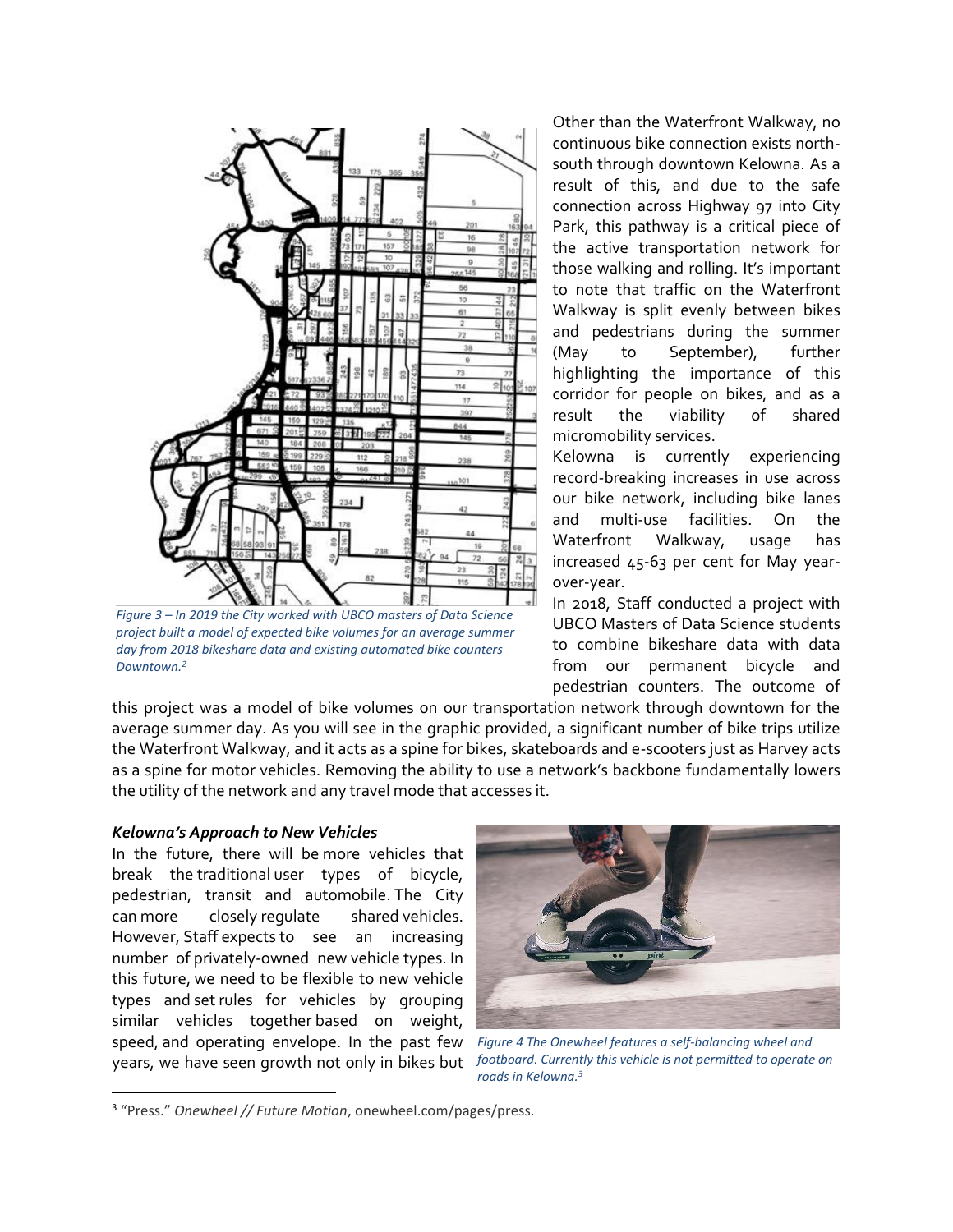also e-bikes, skateboards, kick-scooters and e-scooters. In the future, new vehicles like eskateboards, Onewheels (see Figure 4) and other vehicle types powered by electricity that travel under 32km/h and usually accommodate one user will likely show up on our transportation network. This greater variety of vehicle types permitted to travel on our bike network will welcome more people and increase the utility of existing infrastructure.



*Figure 5 - Typical active transportation user speeds from the British Columbia Active Transportation Design Guide4*

When we think about adding new vehicle types to our network and how we go about regulating them, it's helpful to compare new options to existing options. From the B.C. Active Transportation Design Guide, guidance is given about operating envelopes for different user types. Currently, at the City, we regulate a variety of vehicle types, including skateboard, kick scooter, bicycle, cargo bicycle, ebike, and bicycle with trailer in the same general operating envelope. These vehicles typically operate in a 1.5 meter wide and 2.5 meters tall operating envelope and have an average operating speed of between 15-35km/h. Staff view e-scooters with a maximum speed of 25 km/h, as similar to this other group of vehicles and intend to govern them similarly.

There are also considerable differences in how small vehicles are regulated locally between parks and roads when they are in parks as a part of the road network. Active transportation facilities exist and bleed between on-road and within parks often, and inconsistent regulations will be a challenge.

## *Geofencing: Limitations and Safety Precautions*

 $\overline{\phantom{a}}$ 

Any changes made related to where shared e-scooters can be primarily governed using geofencing. Geofencing in this context means "the use of GPS technology to create a virtual geographic boundary, enabling software to trigger a response such as slowing or stopping a vehicle when it enters or leaves a particular area."

In 2019, staff were able to use the permit program to learn about onboarding these types of emerging services. Providers that operated in Kelowna used a variety of approaches to education, maintenance, vehicle type, and software to deliver their service. One of the challenges Staff experienced was related to software providers and their ability to geofence correctly. Staff worked hard with providers who had software systems that were substandard to rectify deficiencies. If Staff noticed geofencing wasn't working appropriately, the City would require the removal of fleets from service until issues were resolved. As a part of that learning, staff have blocked new permit applications from being approved if their software providers are ill-equipped to deliver required features to operators such as standardized data and robust geofencing. The City

<sup>4</sup> "British Columbia Active Transportation Design Guide." *British Columbia Government*, Ministry of Transportation and Infrastructure, 2019, www2.gov.bc.ca/gov/content/transportation/transportation-infrastructure/engineeringstandards-guidelines/traffic-engineering-safety/active-transportation-design-guide.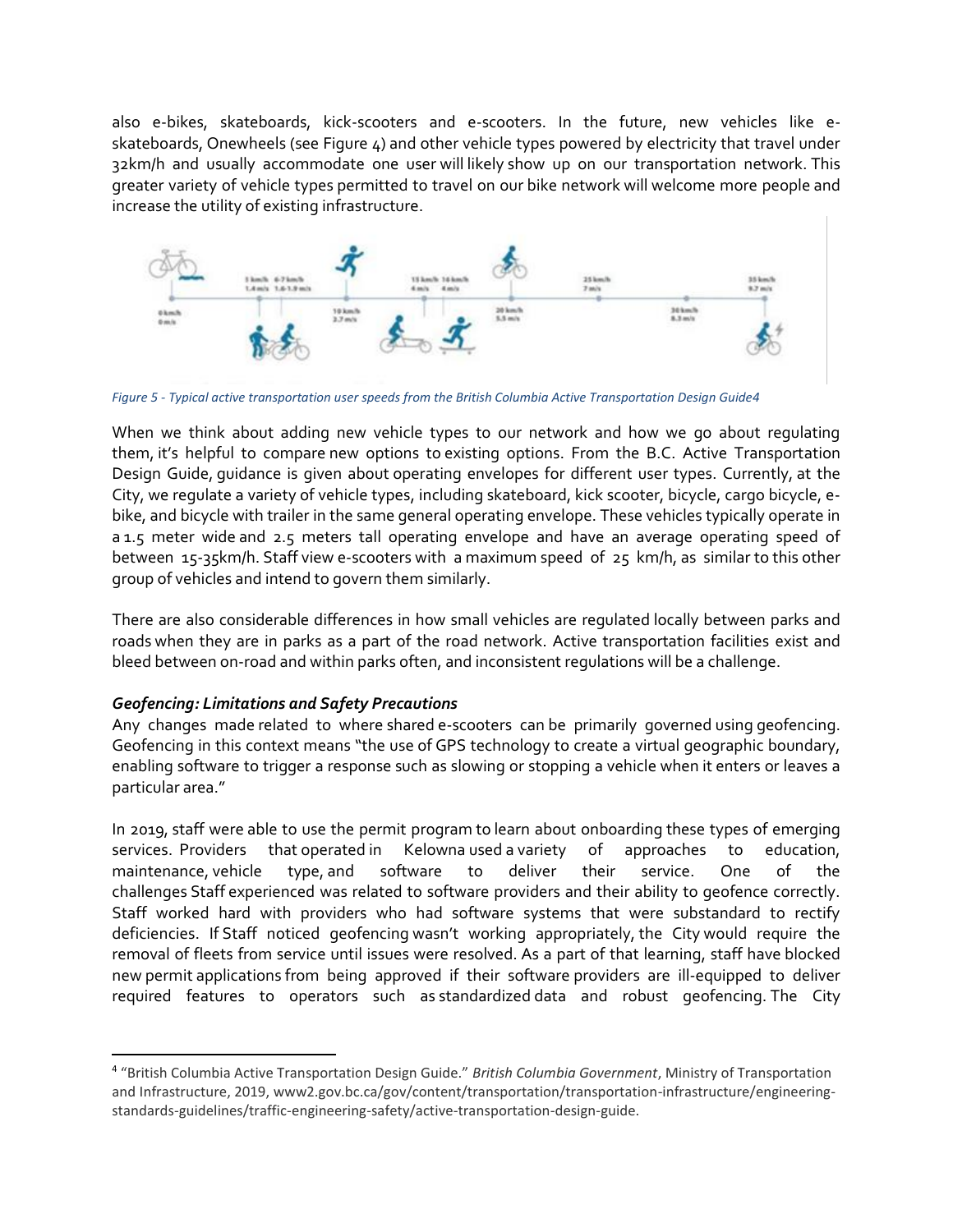now encourages permit holders to work with technology providers we trust or prove the capabilities of new technology providers in advance of Staff issuing a permit.

Other than software issues, geofencing can be a challenging tool to work with due to its potential to frustrate riders and the safety risks it can pose. We typically do not institute geographic control over vehicles on our road network partly due to the ownership model for most vehicles, but also because of the complexity of operating on a roadway.



*Figure 6 – Public realm disorder due to a hard geofence on Santa Monica's waterfront pathway.<sup>5</sup>*

There are two ways to geofence e-scooters: one is by instituting a speed limit and one is by applying an automated brake. Other cities have experimented with geofences that trigger brakes and once the vehicle passes a certain threshold. A geofence that engages the brake can be unsafe and create a variety of negative externalities. Additionally, some cities that have opted for a geofence that prevents users from entering an area have experienced safety challenges and public disorder as riders can have their vehicle lock up unexpectantly or leave the vehicle in an unsightly manner out of frustration or inability to move the vehicle once locked. Figure 6 is an example from Santa Monica, California's waterfront pathway. After instituting a full ban and reviewing results, Santa Monica opted for a low-speed zone to limit disorder and frustration from users, while managing conflicts on a heavily used pathway. <sup>5</sup>

Last year was the first-year staff had experimented with geofencing. Knowing the safety risks staff erred on the side of caution. As a result, users could take e-scooters up to 200

meters off the approved corridor with onboard warnings to the user from the vehicle before being slowed down to walking speed, which in most cases gave riders the ability to turn around and get back to the corridor that e-scooters were restricted to.

## *Potential Actions*

l

1. Implement a low-speed zone across the entire Waterfront Walkway and the Bernard temporary closure

A low-speed zone could be created for shared e-scooters along the entire Waterfront Walkway from the City Park Underpass to the Rotary Marsh. Limiting speed to 10km/h (jogging speed) to mitigate concerns of unsafe riding and monitor impacts. This action would have adverse effects for providers as the waterfront walkway is the only cross downtown bike facility. It would also provide potential safety improvements as other users familiarize themselves with the vehicle type. Staff recommends this course of action with additional monitoring and further escalation if problems persist.

2. Ban e-scooters from the Waterfront Walkway and the Bernard temporary closure

<sup>5</sup> Paul, Sunil. "The Scooter Wars Will Be a Bloodbath - and Uber Will Win." *Vox*, Vox, 12 July 2018, www.vox.com/2018/7/12/17549498/scooter-wars-bloodbath-bird-lime-spin-uber.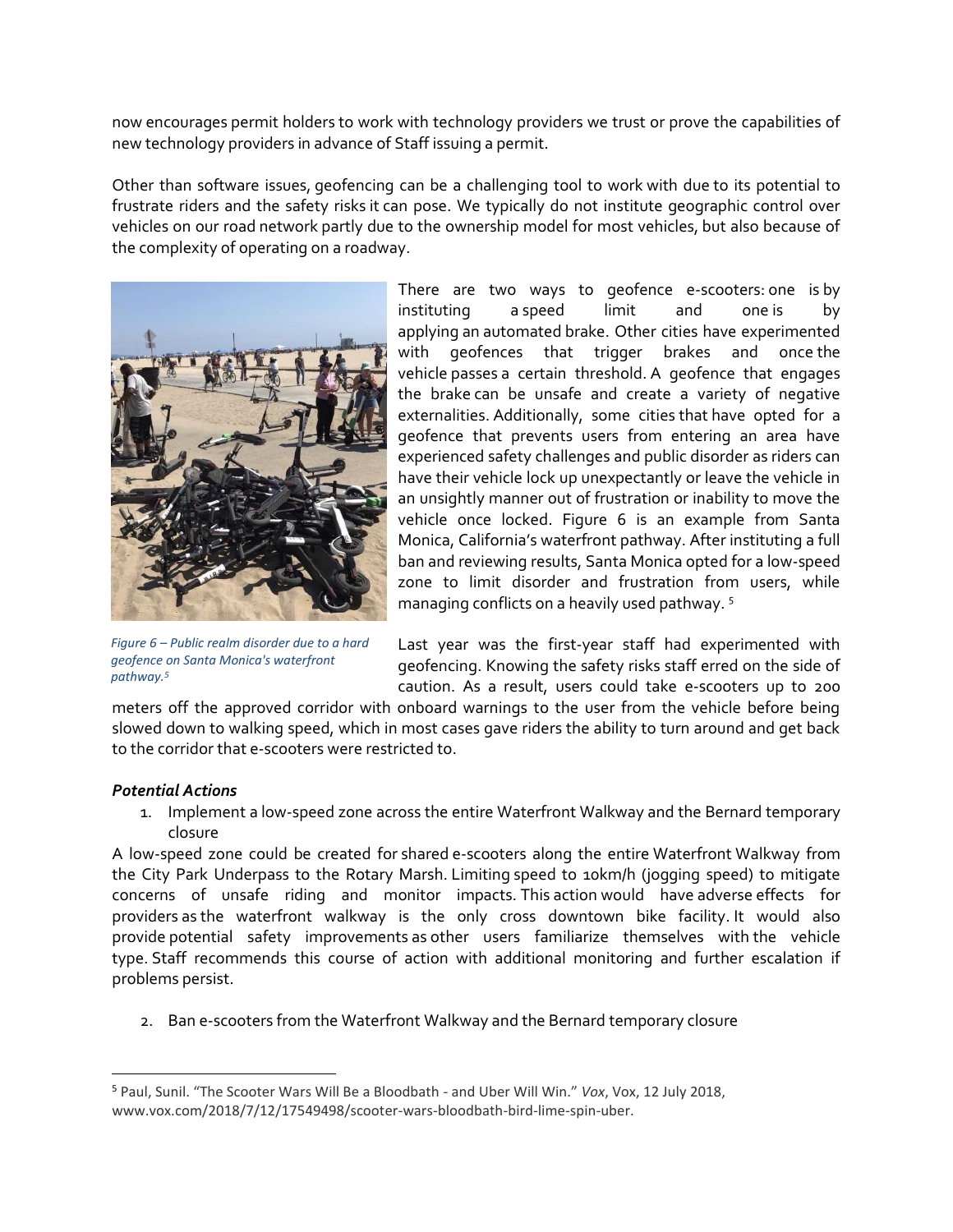Staff would amend the Parks and Public Spaces Bylaw to remove e-scooters as a permitted use which would ultimately trigger a change to the bikeshare permit program and would require all operators to install a hard geofence. As a result, entry to the park would be prevented by all e-scooters within the bikeshare permit program. This would have significant challenges for users with few safe connections across downtown or crossing Highway 97. This would significantly impair the viability of escooter shared services, dramatically shrinking market size and limit the potential to connect to a variety of destinations. Due to the safety challenges, other cities have experienced with a requirement of this nature and the impact on the viability of these services across the city, Staff does not recommend this course of action.

## *Additional Actions*

Based on the context and analysis provided in this report, several actions can be taken to respond to Council and the public's concerns, the first two potential actions are mutually exclusive and staff recommends the first one, implementing a low-speed zone, complemented with the additional actions listed below.

# 1. Improving Rider Education In-App <sup>6</sup>

Helping users understand various elements of the program will help with compliance. Staff will focus on delivering other messages that encourage users to wear helmets, prevent intoxicated riding,

and encourage considerate riding around pedestrians on shared pathways.

2. Improving Rider Education in Person

Taking cues from other cities, staff are working to deliver a small handbill hung redeployed.

l



from the handlebar of every e- Figure 7 - Handbills were placed on each e-scooter in Portland, Oregon during their scooter every day as they get e-scooter pilot that clarifies expectations for riders.<sup>6</sup>

This educational resource will play an essential role in both riders and the wider public to learn more about the dos and don'ts for riders and our expectations in terms of safe riding behaviour.

3. Educational Campaign related to E-scooter Responsibilities

The City will work to deliver an educational campaign that highlights where e-scooters are allowed and how they can operate. This action will be especially crucial with increased personal e-scooter ownership.

4. Educational Campaign related to Shared Pathways

Staff launched an educational campaign in early June and will continue to deliver an education related to increased shared pathway usage as a result of COVID-19. This information is being provided at key locations, including along the Waterfront Walkway, on social media and through news releases.

<sup>6</sup> "Laws Applicable to Electric Scooters in Portland." *Shared Electric Scooter Pilot - Portland Bureau of Transportation*, 3 Dec. 2019, www.portlandoregon.gov/transportation/article/689878.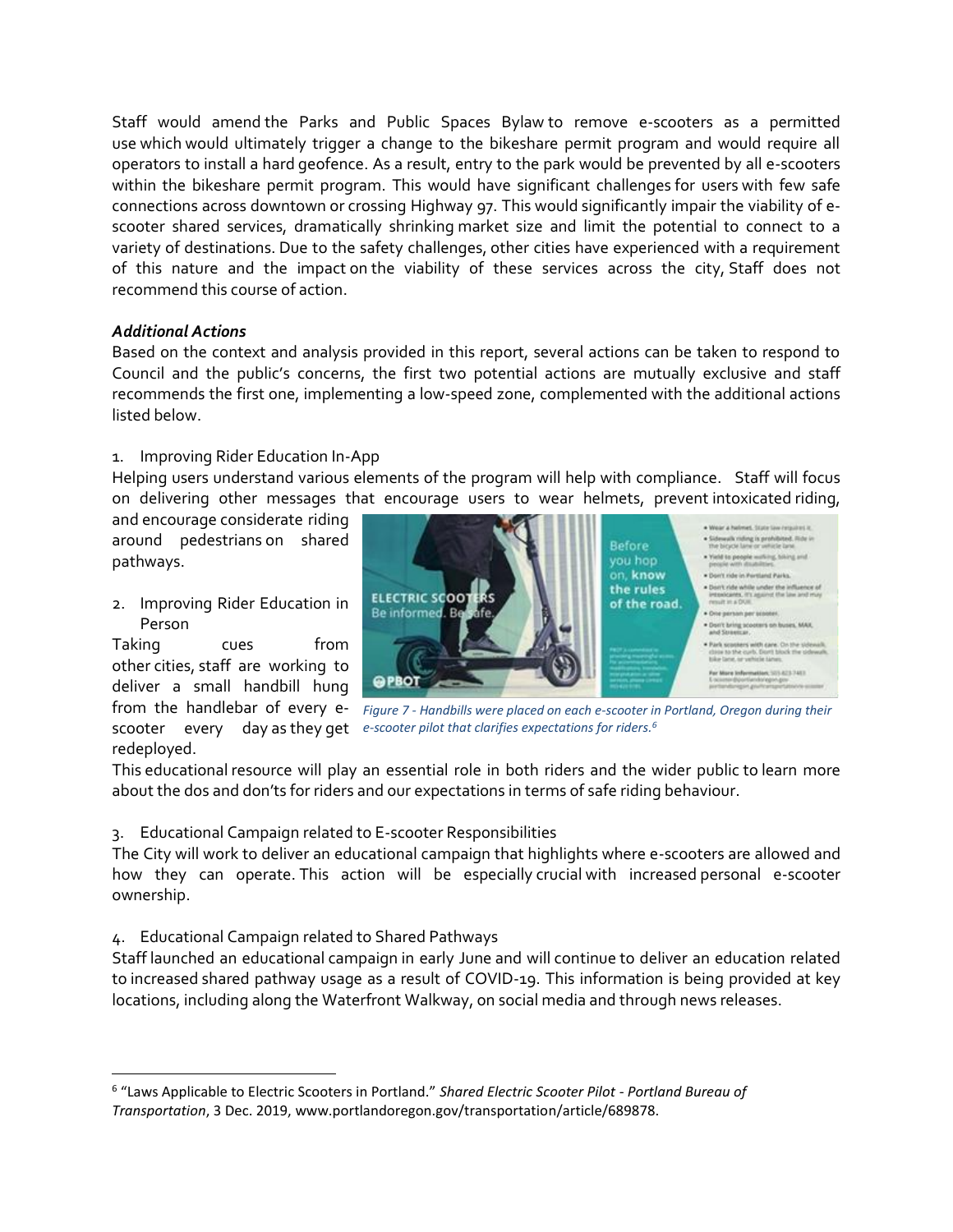#### **Conclusion:**

Kelowna has learned from being a pioneer in shared micromobility in Canada and is adapting and responding to Council's concerns to continue evolving local micromobility options, which encompasses more than just e-scooters. Micromobility is a suite of new options, for example, shared ebike, e-moped, and e-scooter, however, new emerging vehicle types could arise. With time, all technologies evolve and some shared micromobility options are becoming less attractive for private operators to deliver. Shared pedal bikes are one option that we are unlikely to see delivered without subsidies here in Kelowna.

Full restriction of e-scooters on the Waterfront Walkway will considerably limit the attractiveness for operators to invest in Kelowna and reduce the utility of shared e-scooters to access a variety of destinations. Staff recommends creating a low-speed zone on the Waterfront Walkway from the Bennett bridge to the Rotary Marsh and on Bernard St. from St. Paul to the Sails until September, combined with additional monitoring to make changes when needed.

If the Province grants the City the ability to regulate e-scooters similarly to bicycles, Staff will bring forward to Council an amendment to the Traffic Bylaw No. 8120 to enable their use within bike lanes and on the road network.

Staff will work to deliver a variety of educational measures specifically targeted at e-scooters listed as Additional Actions in this report.

Staff will additionally be monitoring and adapting public health-related requirements for operators of shared micromobility fleets as the COVID-19 crisis evolves.

Reconstruction of a large portion of the Waterfront Walkway within City Park is planned to occur in phases will be completed in 2021. Where possible this will include increased width to accommodate the high volume of traffic.

## **Internal Circulation:**

Business and Entrepreneurial Development Bylaw Services City Clerk Parks and Building Planning Parks Operations Traffic Operations Communications

# **Considerations applicable to this report:**

## *Existing Policy:*

The *Kelowna On The Move: Pedestrian and Bicycle Master Plan* recommends Staff "*research and develop a strategy to demonstrate which programs would be most effective in achieving behavioural change to grow the share of residents selecting active modes of transportation*."

The *Community Climate Action Plan* recommends staff *"expand the pilot community bike share program."*

**Considerations not applicable to this report:**

Legal/Statutory Authority